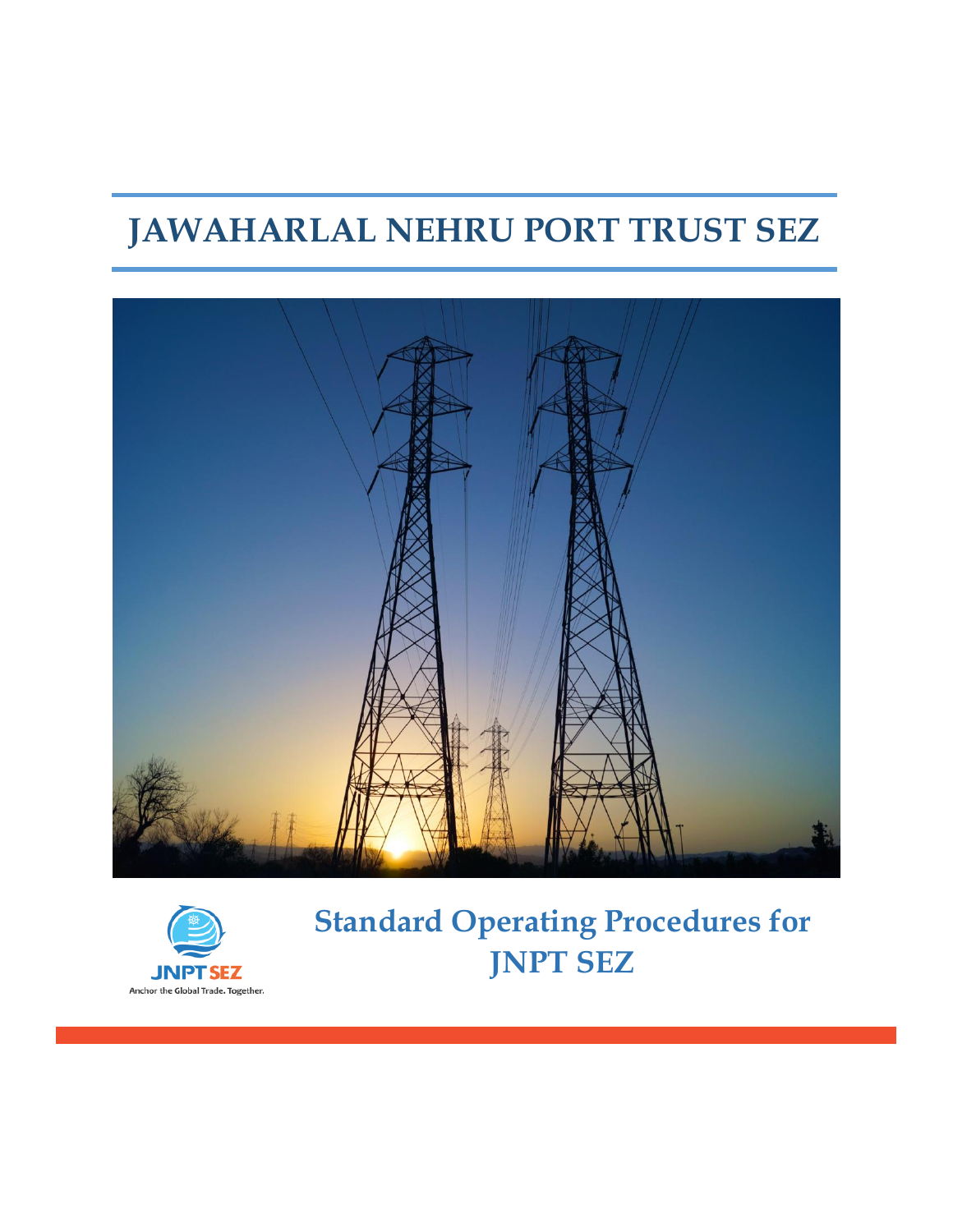# **Contents**

| 1.    |  |
|-------|--|
| 1.1.  |  |
| 1.2.  |  |
| 1.3.  |  |
| 1.4.  |  |
| 1.5.  |  |
| 2.    |  |
| 2.1.  |  |
| 3.    |  |
| 3.1.  |  |
| 3.2.  |  |
| 3.3.  |  |
| 4.    |  |
| 5.    |  |
| 6.    |  |
| 7.    |  |
| 8.    |  |
| 9.    |  |
| 10.   |  |
| 11.   |  |
| 12.   |  |
| 13.   |  |
| 13.1. |  |
| 13.2. |  |
| 14.   |  |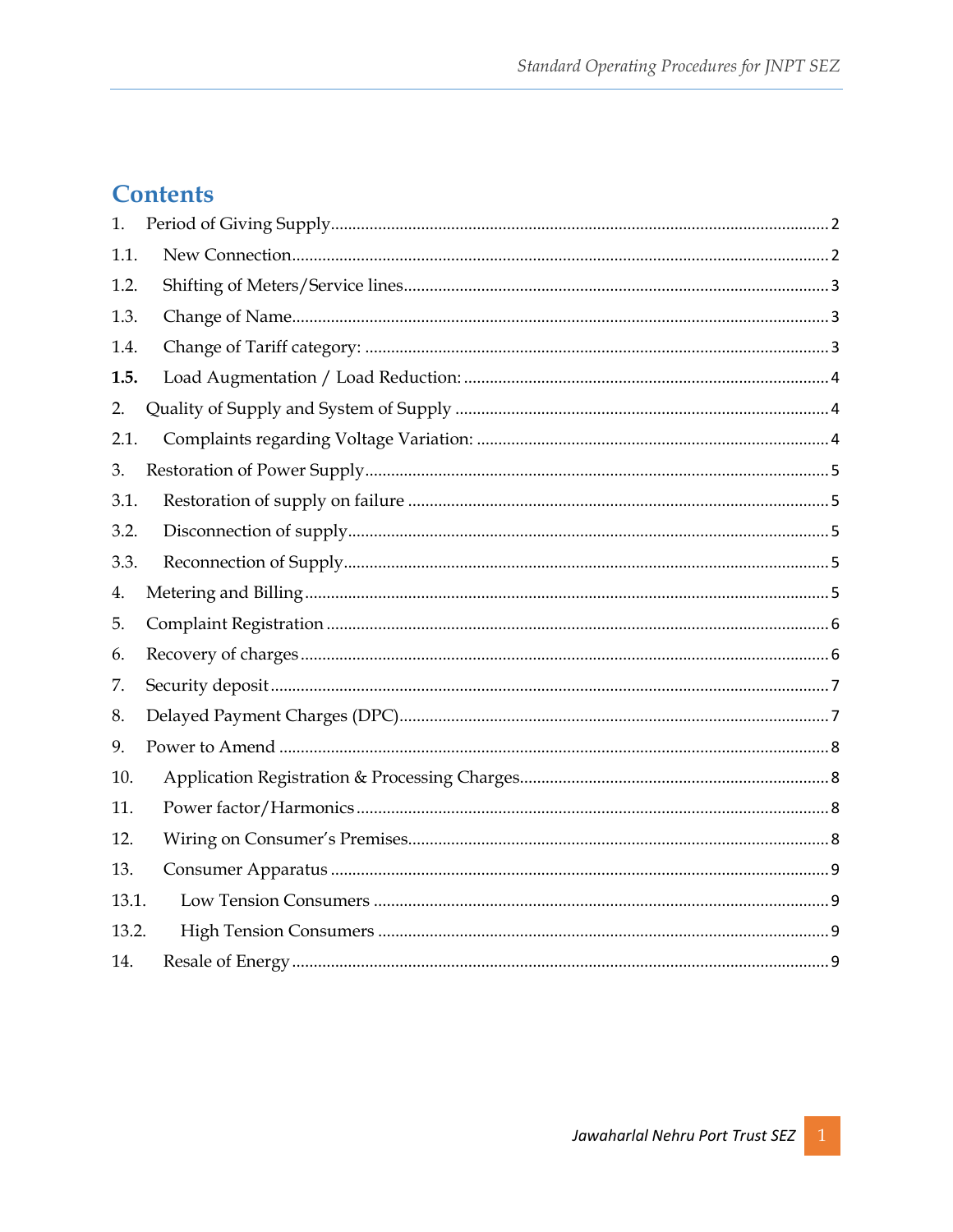# <span id="page-2-0"></span>1. Period of Giving Supply

#### <span id="page-2-1"></span>1.1. New Connection

- Consumer has to apply for New Connection for permanent power supply at JNPT-SEZ office.
- The New Connection Form will be available at JNPT-SEZ office or JNPT website.
- Consumer has to fill the New Connection application form and submit along with all the requisite documents to JNPT-SEZ office.
- Once you have submitted the application form and documents, make sure you have collected an acknowledgment of receipt of the Form.
- Further, JNPT SEZ will verify the application form and the requisite documents.

#### **Detailed procedure for release of at JNPT SEZ**

| <b>Steps</b>   | Procedure to be carried out                                                                                                                                                                                                                                                                                                                                        |  |  |
|----------------|--------------------------------------------------------------------------------------------------------------------------------------------------------------------------------------------------------------------------------------------------------------------------------------------------------------------------------------------------------------------|--|--|
|                | <b>Verification of Site:</b><br>On receipt of duly filled New application form applicants along with requisite<br>documents:                                                                                                                                                                                                                                       |  |  |
| $\mathbf{1}$   | Site Inspection to be done by In-charge Engineer.<br>a)<br>Fix the appointment with the applicant.<br>b)<br>Inspect the site, verify documents, activity/purpose and check installation.<br>$\mathbf{C}$<br>Fix the point of supply/meter installation point.<br>d)<br>Check nearest feeding point.<br>e)<br>Carry out the path survey required for estimate.<br>f |  |  |
| $\overline{2}$ | Load and Estimate sanction and issuance of demand Note:<br>Preparation of load, estimate proposal.<br>a)<br>Sanction load, estimate by competent authority.<br>b)<br>Issue of demand note indicating various charges are applicable.<br>$\mathbf{c})$                                                                                                              |  |  |
| 3              | <b>Signing of Connection Agreement and Connection release letter</b><br>Execution of Connection Agreement between JNPT and the consumer.<br>a)<br>Issuance of Connection release letter.<br>b)                                                                                                                                                                     |  |  |
| $\overline{4}$ | <b>Installation of Meter and Release of Electric Supply</b><br>Post receipt of test report, charging permission and other required documents.<br>Installation of meter and metering equipment.<br>a)<br>Charging of Meter.<br>b)<br>Issue the copy of Meter installation certificate to consumer.<br>$\mathbf{c})$                                                 |  |  |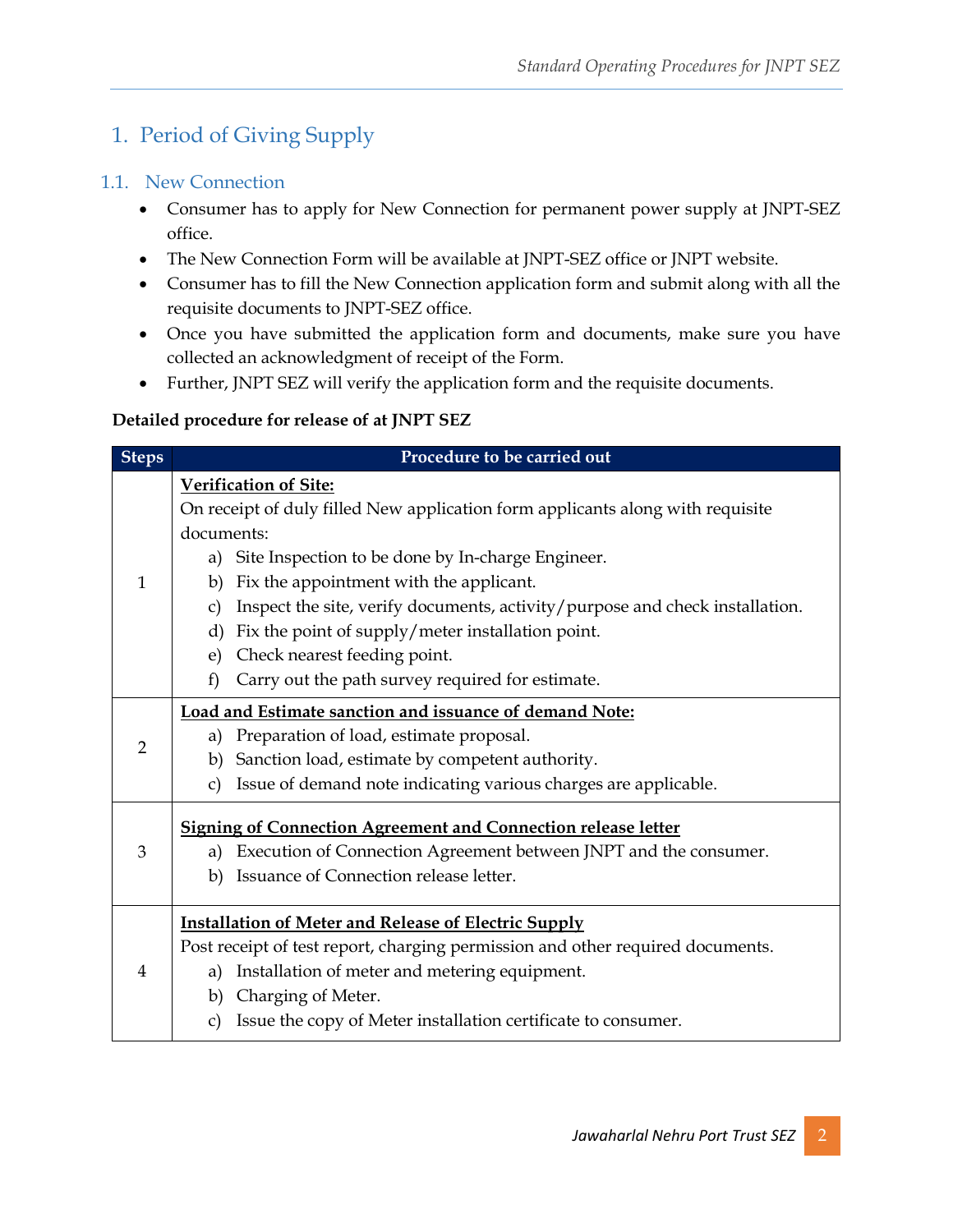#### <span id="page-3-0"></span>1.2. Shifting of Meters/Service lines

- When a consumer requests for shifting the meter/ service connection in the existing premises, the premises shall be inspected to examine the technical feasibility upon receipt of application. The estimated cost shall be informed to the consumer.
- The shifting of meter / service line in the existing premises should be completed after payment of necessary charges and receiving necessary clearances, if required.

#### <span id="page-3-1"></span>1.3. Change of Name

- Consumer has to apply for Name change and Tariff category in prescribed application form available at JNPT SEZ office as well as on JNPT SEZ portal. The application for change of name shall be accompanied by such charges as are required under the approved schedule of charges.
- The charges to be borne by the applicant for change of name shall be intimated on receipt of an application and shall give effect to it within the following time limits:
	- a) Change of name shall be effected within the second billing cycle on receipt of an application and payment of necessary charges.
	- b) Provided where the Distribution Licensee disallows or refuses to the change of name, it shall do so after affording the consumer concerned a reasonable opportunity of being heard in the matter.
- The application shall be accompanied by:
	- a) consent letter of the transfer or for transfer of connection in the name of transferee;
	- b) in the absence of a consent letter, any one of the following documents in respect of the premises: (a) proof of ownership of premises; (b) in case of partition, the partition deed; (c) registered deed; or (d) succession certificate;
	- c) photocopy of license / permission with respect to the purpose for which electricity is being supplied to the premises, if required by statute; and
	- d) Processing fee or receipt thereof.

#### <span id="page-3-2"></span>1.4. Change of Tariff category:

- Consumer has to apply for change of Tariff category in prescribed application form available at JNPT SEZ office or from JNPT website. The application for change of Tariff category shall be accompanied by such charges as are required under the approved schedule of charges.
- The charges to be borne by the applicant for the change of tariff category shall be intimated of receipt of an application and shall give effect to it within the following time limits: -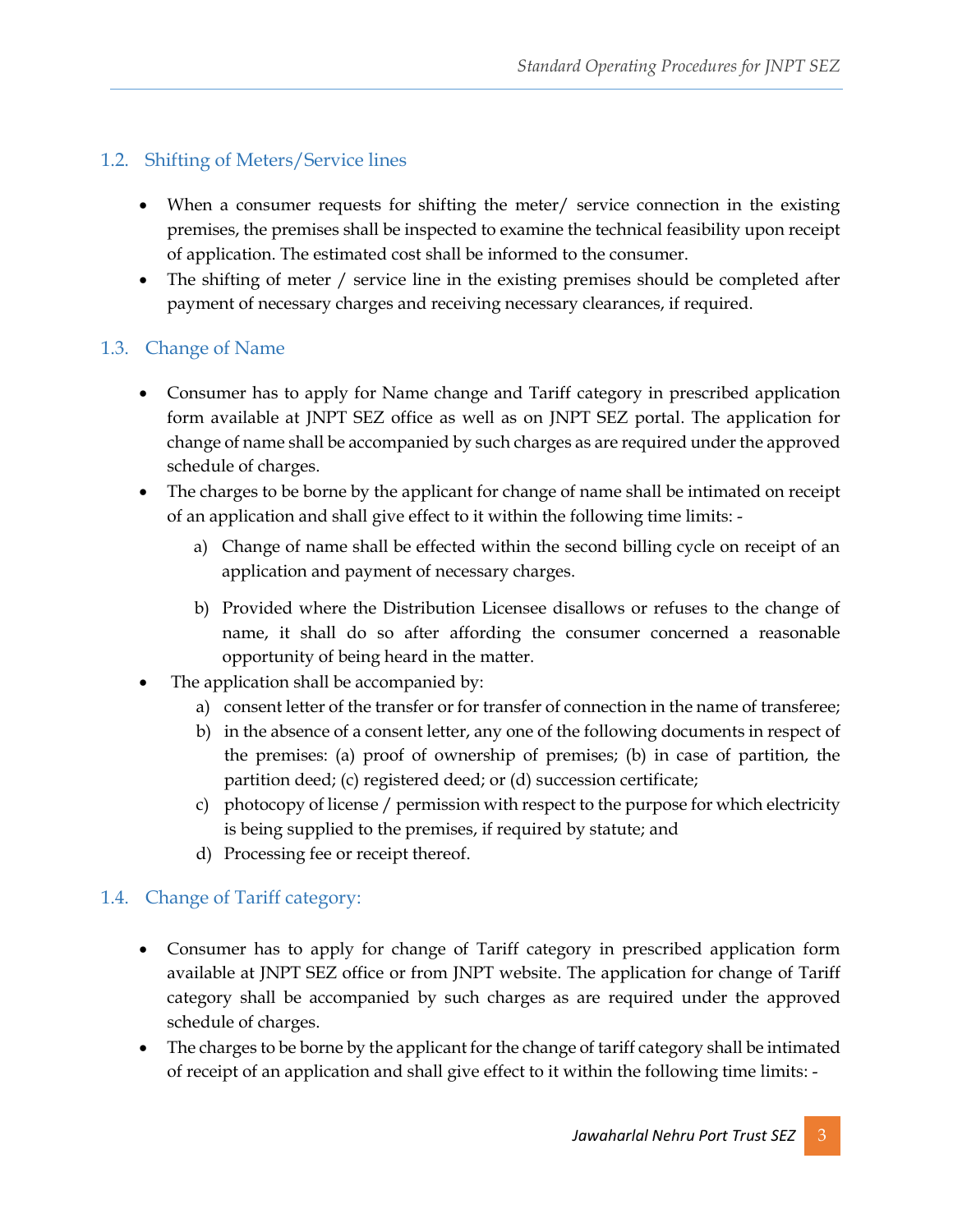- a) Change of category for use of supply in reference of Tariff schedule shall be effected within the second billing cycle on receipt of application and payment of necessary charges.
- JNPT may allow or refuse a consumer into various Commission approved tariff categories based on the purpose of usage of supply by such consumer.
- Provided that the Distribution Licensee shall not create any tariff category other than those approved by the Commission.

#### <span id="page-4-0"></span>**1.5.** Load Augmentation / Load Reduction:

- Consumer has to apply for Load Augmentation / Load Reduction in prescribed application form available at JNPT SEZ office.
- The premises shall be inspected by JNPT SEZ official to examine the technical feasibility upon receipt of application and inform the estimated cost to the consumer.
- The Load Augmentation / Load Reduction shall be processed after payment of necessary charges and receiving necessary clearances, if required.
- Change of Load Augmentation/ Load Reduction shall be effected within the next billing cycle.

### <span id="page-4-1"></span>2. Quality of Supply and System of Supply

#### <span id="page-4-2"></span>2.1. Complaints regarding Voltage Variation:

On receipt of complaint on voltage variation, the same should be verified and if the voltage variation exceeds the limits specified upon confirmation:-

- a) Ensure that the voltages are brought within the specified limits:
	- i. Within 2 days of the receipt of a complaint, provided that the fault is identified to a local problem on the transformer;
	- ii. Within 10 working days of the receipt of a complaint, provided that no expansion/enhancement of the network is involved;
	- iii. Resolve the complaint within 120 days, provided that if up-gradation of the distribution system is required.
	- iv. In the cases where a new substation is required to be erected to resolve the voltage variation complaints, the erecting and commissioning of substation should be completed within one year of the receipt of such a complaint. In such cases, the likely time period required for resolution of the complaint shall inform the consumer.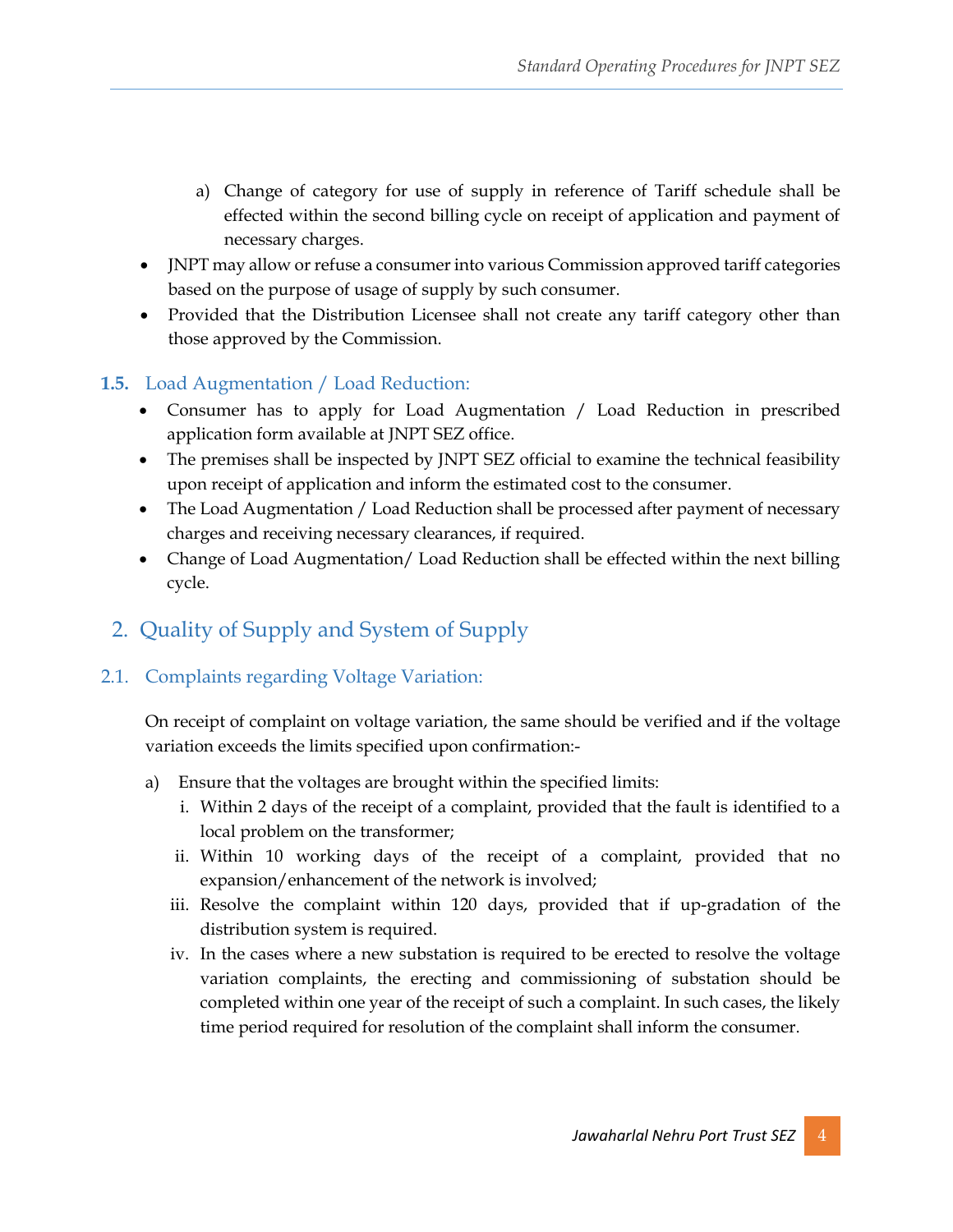# <span id="page-5-0"></span>3. Restoration of Power Supply

### <span id="page-5-1"></span>3.1. Restoration of supply on failure

- The power supply in the case of fuse-off calls should be restored immediately or maximum within four (4) hours of the receipt of a complaint.
- In the case of  $33 \frac{\text{kV}}{11 \frac{\text{kV}}{400 \frac{\text{V}}{230 \frac{\text{V}}{200 \frac{\text{V}}{100 \frac{\text{V}}{100 \frac{\text{V}}{100 \frac{\text{V}}{100 \frac{\text{V}}{100 \frac{\text{V}}{100 \frac{\text{V}}{100 \frac{\text{V}}{100 \frac{\text{V}}{100 \frac{\text{V}}{100 \frac{\text{V}}{100 \frac{\text{V}}{100 \frac{\text{V}}{100 \frac{\text{V}}{100 \frac{\text{V$ be restored to the consumer within twenty-four (24) hours of the receipt of a complaint.
- The power supply interruption caused by underground cable faults including service connection should be restored within twenty-four (24) hours of the receipt of a complaint.
- The power supply interruption caused by distribution transformer failures should be restored within forty-eight (48) hours of the receipt of a complaint.
- The period of interruption as a result of any scheduled outage shall be specified in the public notice of such scheduled outage. However such scheduled outage shall not normally exceed twelve (12) hours on any day and supply shall preferably be restored.

### <span id="page-5-2"></span>3.2. Disconnection of supply

• In case of default of payment, your supply will be disconnected, after expiry of 15 clear days of this notice as per provision under Section 56 of Electricity Act, 2003.

#### <span id="page-5-3"></span>3.3. Reconnection of Supply

- Where the supply has been disconnected for a period of not more than six months, then if such consumer pays all amounts due and payable by him to the satisfaction of the Distribution Licensee or, in case of a dispute, pays such amounts under protest, the supply shall be reconnected within twenty four (24) hours from the payment of dues made by the consumer.
- Where the period of disconnection exceeds six months, an application for reconnection of supply shall, after either payment of amounts due or upon settlement of dispute, be treated as a fresh application for supply of electricity under the provisions of the Act.

# <span id="page-5-4"></span>4. Metering and Billing

- Consumer shall be responsible to procure the energy meter along with metering kiosk as per the specification provided by JNPT from the approved vendor. Further, it shall be the responsibility of the consumer to get the energy meter tested from the National Accreditation Board for Testing and Calibration Laboratory (NABL) accredited testing labs.
- The consumer shall submit meter in good condition along with the test report to JNPT.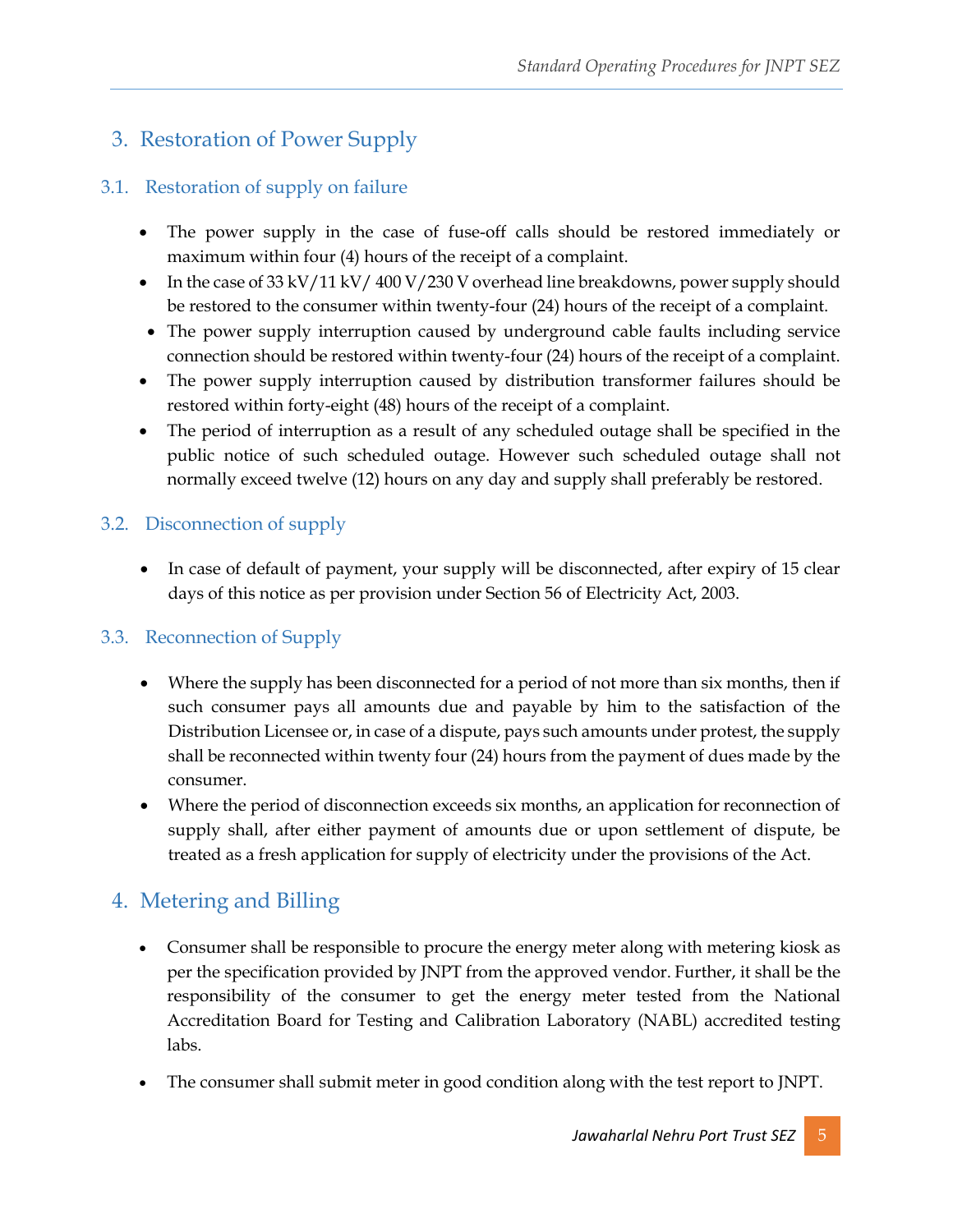- The billing authority shall maintain the Meter reading records to note down the periodical readings, the checking of meter and the changes if any. The copy of such records shall be made available to the consumer on demand and a duly attested copy of such records shall be given to the consumer. Provided that the consumer requests for such record within Six (6) months of the activity.
- The meter readings of consumers meter should be carried out at least once in every two months.
- In case, for any reason, fails to carry out the meter reading during a billing cycle, a provisional bill should be prepared and provided to the consumer, based on the average consumption of last three billing cycles wherein the meter readings were carried out.
- The provisional billing shall not continue for more than two billing cycles at a stretch. The amount paid as per the provisional bill shall be adjusted against the bill raised on the basis of actual meter reading during subsequent billing cycles.
- An inspection for faulty / non-working (stuck up, running slow / fast or creeping) meter should be carried out within four (4) days of the receipt of and in case the meter is found faulty the same shall be replaced before the end of subsequent billing cycle.
- The burnt out meters should be replaced within three (3) working days, if the burning of meter is due to the causes attributable to the JNPT SEZ.
- If the meter is burnt due to causes attributable to the consumer such as tampering, defect in consumer's installation, meter getting wet, connecting unauthorized additional load etc., a notice should be served to the consumer for recovery of cost of the meter mentioning the cause behind the damage of meter within three (3) days of the detection thereof and shall replace the burnt meter within timeline. Such charges recovered for such meter (same as burnt meter) shall be remitted back to the consumer if competent authority doesn't find the consumer responsible for the burnt meter.

# <span id="page-6-0"></span>5. Complaint Registration

- A consumer's complaint should be acknowledge with immediate effect by providing unique complaint number, if the complaint is filed / lodged in person or email and within seven (7) days if the complaint is received by post.
- Consumer complaints shall be resolved with regard to non-receipt of a bill for payment or inadequate time being made available for payment thereof or otherwise, within 24 hours of the receipt. In other cases, the complaint shall be resolved during subsequent billing cycle.

### <span id="page-6-1"></span>6. Recovery of charges

 JNPT SEZ shall recover the expenses as may be reasonably incurred for the purpose of giving power supply, in accordance with the Regulation 4 of "Maharashtra Electricity Regulatory Commission (Electricity Supply Code and Standards of Performance of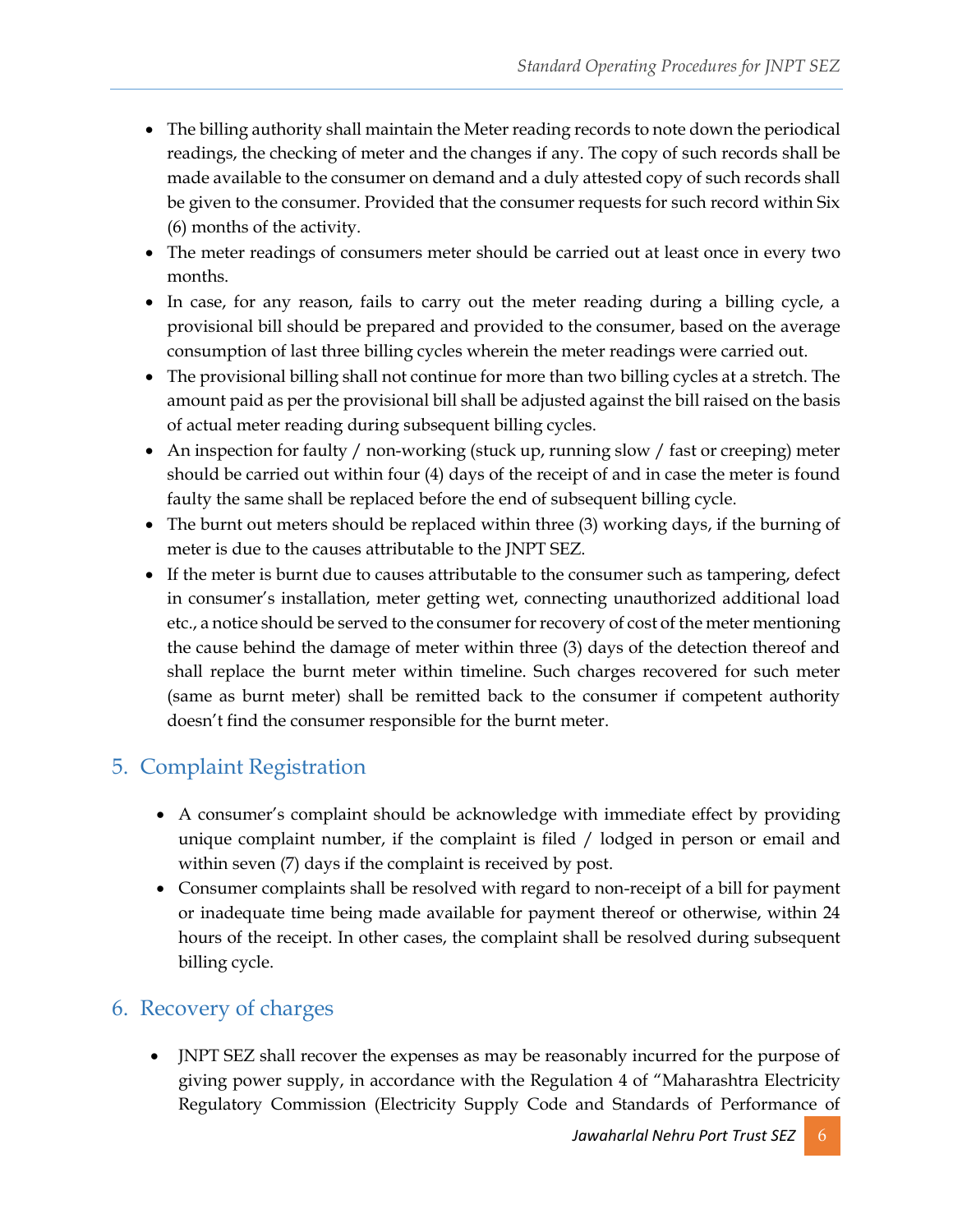Distribution Licensees including Power Quality) Regulations, 2021 updated from time to time and based on the rates contained in the Schedule of Charges as may be approved / revised by the Commission from time to time or as decided by JNPT SEZ, as the case may be.

### <span id="page-7-0"></span>7. Security deposit

- Every consumer, who has taken power supply from the JNPT SEZ, shall pay security deposit to JNPT SEZ. The security deposit to be so paid by the consumer shall be according to "Maharashtra Electricity Regulatory Commission (Electricity Supply Code and Standards of Performance of Distribution Licensees including Power Quality) Regulations, 2021 updated from time to time.
- The JNPT-SEZ shall estimate the security deposit payable by a consumer at the time of commencement of power supply, based on the tariff category, sanctioned load / contract demand, load factor, diversity factor, average usage time (number of shifts), etc. In respect of H. T. consumers, the amount of security deposit payable shall be equivalent to the "Demand Charges" payable by the consumer as per the Contract Demand plus "Energy Charges" based on the average consumption during a month, which shall be a product of- (1) Contract Demand in kVA, (2) Average power factor- 90% (3) Number of shifts per day (4) Working hours per shift -7 hours (5) Working days per month- 25 days & (6) Load Factor - 80% for power intensive industries & 60% for balance industries; This will be subject to change from time to time as may be decided by MERC or based on the actual billing pattern of the consumer.
- The Distribution Licensee shall re-calculate the amount of security based on the actual billing of the Consumer once in each financial year, which shall be refundable to the Consumer.
- Whenever the power supply of a consumer is disconnected permanently vis-à-vis agreement of power supply is terminated, JNPT-SEZ shall first adjust the amount of security deposit at the credit of such consumer with the amounts due & payable by the consumer to the JNPT-SEZ towards the charges for the electricity supplied and balance amount of the security deposit, if any, shall be refunded to the consumer within a period of ninety (90) days from the date of termination of the agreement;

### <span id="page-7-1"></span>8. Delayed Payment Charges (DPC)

- A Consumer who neglects to pay his bill within due date mentioned on the bill is liable for levy of DPC and interest on arrears in accordance with relevant orders of Commission;
- Where any person neglects to pay any charge for Electricity or any sum other than a charge for electricity due from him to (payable to) the JNPT-SEZ in respect of supply, transmission, distribution or wheeling of electricity to him, the JNPT-SEZ after giving not less than fifteen (15) clear days notice in writing to such person and without prejudice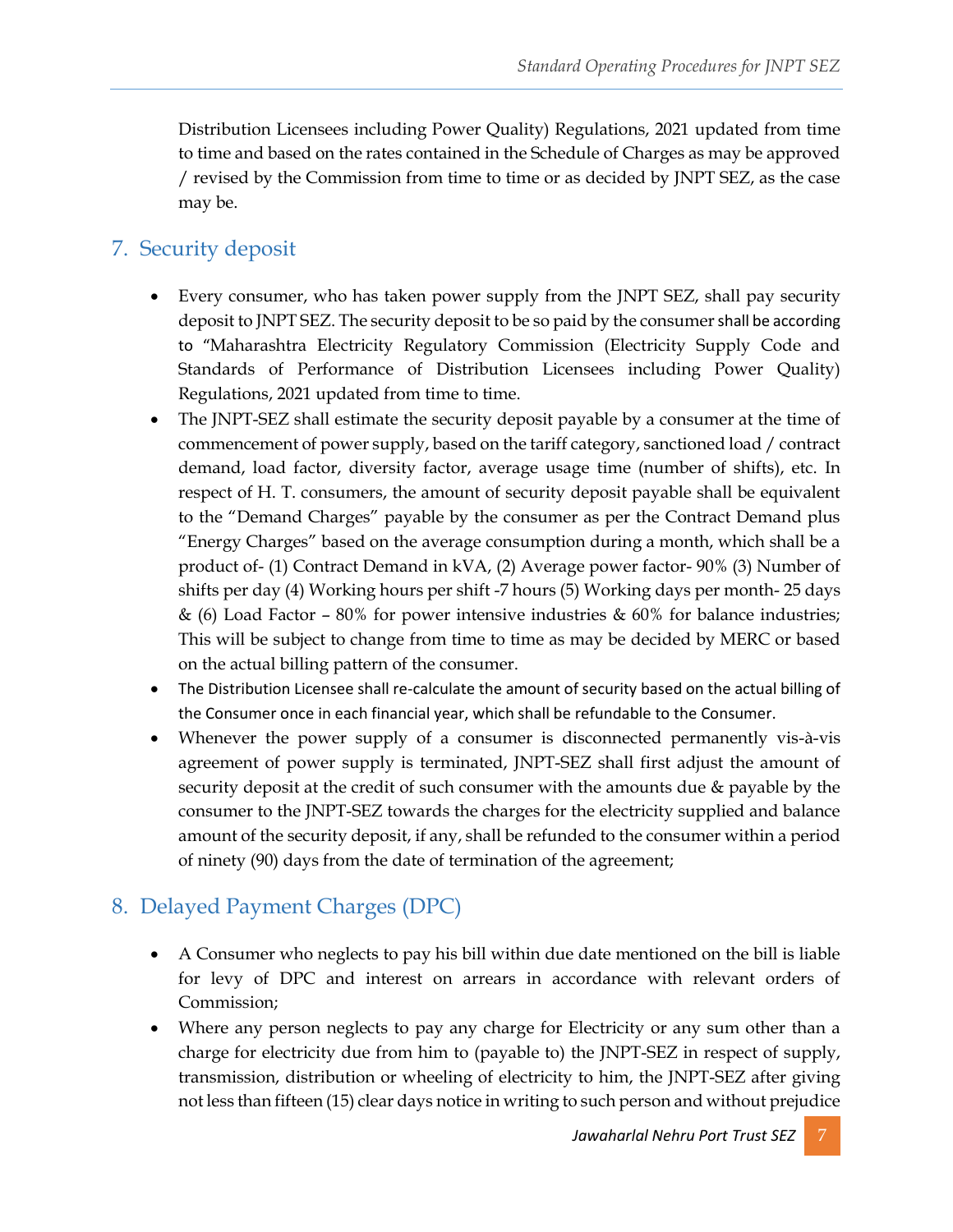to JNPT-SEZ's rights to recover such charges or other sum by way of filing a suit (or by referring to any other method permissible under the law), cut off the supply of electricity and for that purpose cut or disconnect any electric supply line or other works being the property of JNPT-SEZ through which electricity may have been supplied, transmitted, distributed or wheeled and may discontinue the supply until such charge or other sum, together with any expenses incurred by JNPT-SEZ in cutting off & reconnecting the supply, are paid.

• Provided that the supply of Electricity shall not be cut off if such consumer deposits, under protest: (i) an amount equal to the sum claimed from him; or (ii) the electricity charges due from him for each month calculated on the basis of average charges for electricity paid by such consumer during the preceding six months; whichever is less, pending disposal of any dispute with the JNPT-SEZ;

#### <span id="page-8-0"></span>9. Power to Amend

• The JNPT-SEZ may, at any time, if it finds necessary to do so, may amend, vary, alter or modify any provisions of these Conditions subject to approval of MERC;

| Application Registration and Processing charges approved by Commission                                                  |                      |                |  |  |  |
|-------------------------------------------------------------------------------------------------------------------------|----------------------|----------------|--|--|--|
| New Connection / Temporary Connection / Name Change / Reduction or<br><b>Enhancement of load / Shifting of Services</b> |                      |                |  |  |  |
| Sr. No.                                                                                                                 | Category             | Charges in Rs. |  |  |  |
| А.                                                                                                                      | Single Phase         | 110.00         |  |  |  |
| B.                                                                                                                      | Three Phase          | 160.00         |  |  |  |
| C.                                                                                                                      | HT Supply up to 33KV | 2500.00        |  |  |  |
|                                                                                                                         | <b>EHV</b> Supply    | 5100.00        |  |  |  |

### <span id="page-8-1"></span>10. Application Fees and Processing Charges

# <span id="page-8-2"></span>11. Compensation Payable to Consumers for failure to meet Standard of Performance

 Compensation payable to consumers for failure to meet Standard of Performance shall be according to "Maharashtra Electricity Regulatory Commission (Electricity Supply Code and Standards of Performance of Distribution Licensees including Power Quality) Regulations, 2021 updated from time to time.

### <span id="page-8-3"></span>12. Wiring on Consumer's Premises

• For the protection of the consumer and the public in general, it shall be binding on every consumer to ensure that the wiring on the consumer's premises conforms to the Indian